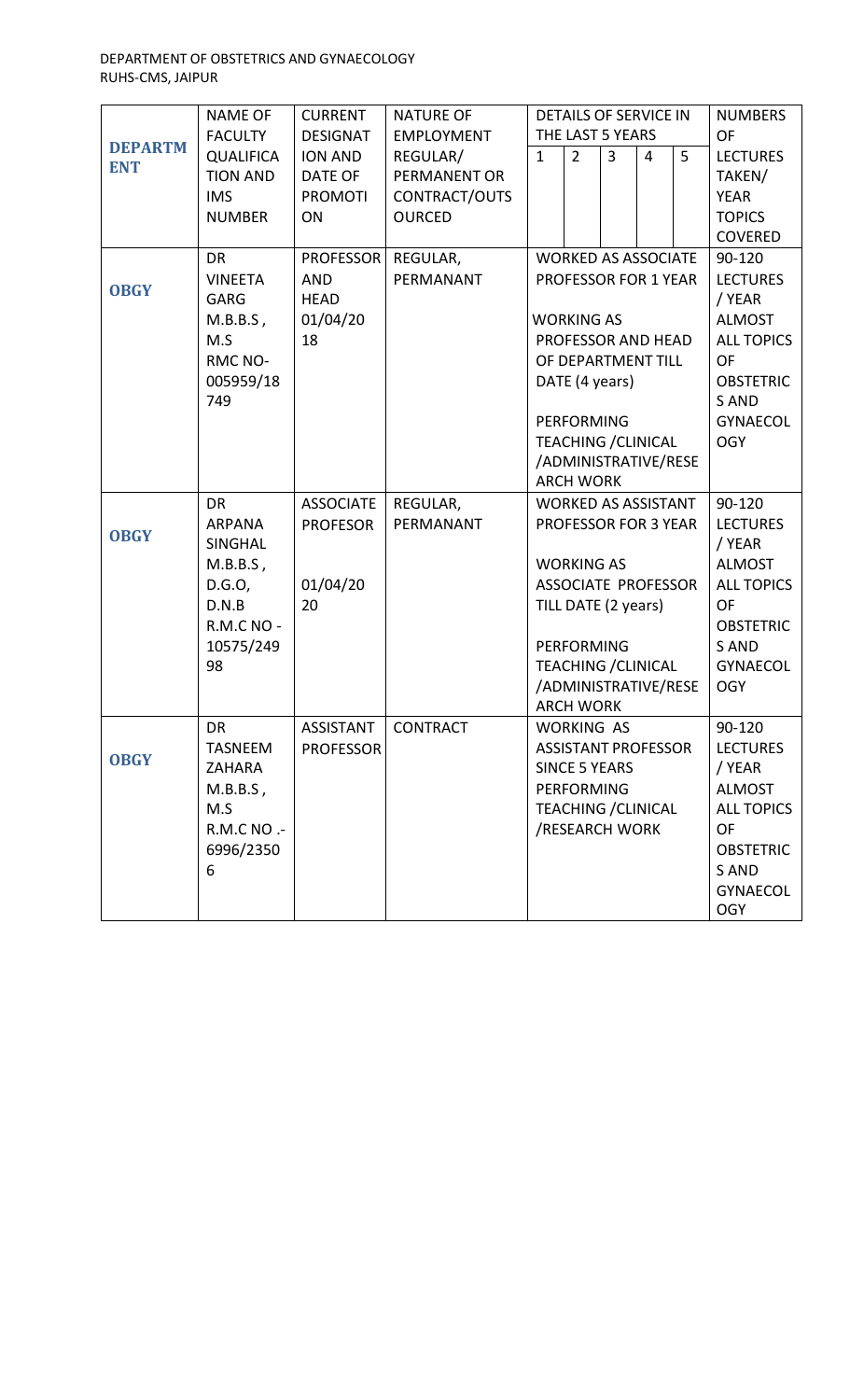### **RESEARCH PUBLICATIONS OF DR VINEETA GARG**

| S.             | <b>Topic</b>                       | <b>Published in Journal</b>             |  |  |  |
|----------------|------------------------------------|-----------------------------------------|--|--|--|
| No.            |                                    |                                         |  |  |  |
| $\mathbf{1}$   | A cross sectional study on         | <b>Scholars Journal of Applied</b>      |  |  |  |
|                | Menstruation and menstrual         | <b>Medical Sciences</b>                 |  |  |  |
|                | hygiene among medical              | Sept 2019                               |  |  |  |
|                | students in a University of        | Sjams                                   |  |  |  |
|                | Rajasthan                          | Issue( 9) Volume (7)                    |  |  |  |
|                |                                    | 3098-3103                               |  |  |  |
| $\overline{2}$ | An interesting case of             | Indian Journal of Applied               |  |  |  |
|                | heterotopic pregnancy              | Research                                |  |  |  |
|                | following spontaneous              |                                         |  |  |  |
|                | conception                         | (IJAR 2017; 7(2): 39-40                 |  |  |  |
|                |                                    |                                         |  |  |  |
| 3              | The rate and                       | Int J                                   |  |  |  |
|                | indications of Caesarean           | ReprodContracep                         |  |  |  |
|                | section in a tertiary care         | tObstetGynecol                          |  |  |  |
|                | hospital at Jaipur, India          | 2017 May6(5)1-7                         |  |  |  |
| 4              | A retrospective study of           | Indian Journal of Applied               |  |  |  |
|                | alleged female victims of          | Research                                |  |  |  |
|                | sexual abuse                       | (IJAR 2015; 5(6): 01-03)                |  |  |  |
| 5              | <b>Usage of Protein/Creatinine</b> | <b>International Journal of Current</b> |  |  |  |
|                | Ratio in Spot Urine                | <b>Research and Review</b>              |  |  |  |
|                | Specimen for Early                 | IJCRR, 2014;6(6): 09-13                 |  |  |  |
|                | Identification of Pre-             |                                         |  |  |  |
|                | Eclampsia                          |                                         |  |  |  |
| 6              | Seasonal Trends in the             | <b>JK SCIENCE</b>                       |  |  |  |
|                | Occurrence of Eclampsia            | Vol 13 no.1;50-51                       |  |  |  |
|                |                                    | Jan-March 2011                          |  |  |  |
| 7              | A Comparative Study of             | <b>JK SCIENCE</b>                       |  |  |  |
|                | <b>Magnesium Sulphate Versus</b>   |                                         |  |  |  |
|                | Phenytoin Sodium in                | Vol 13 no.3;115-118                     |  |  |  |
|                | Prophylaxis and Control of         | July-September 2011                     |  |  |  |
|                | <b>Eclamptic Seizures</b>          |                                         |  |  |  |
| 8              | Maternal Outcome in                | Provisional Accepted in JK              |  |  |  |
|                | Eclampsia                          | Science                                 |  |  |  |
|                |                                    |                                         |  |  |  |
|                |                                    |                                         |  |  |  |
|                |                                    |                                         |  |  |  |

# **MEDICAL EDUCATORTRAINING /RESEARCH METHODOLOGY AND DATES – DR .VINEETA GARG**

1**,** BASIC WORK SHOP TRAINING IN MET ON 21-23 JAN 2012 MAHATMA GANDHI MEDICALCOLLEGE, JAIPUR

2, RESEARCH METHODOLOGY AND BASICS OF BIOSTATICS , 31/OCT 2015 - 1/NOV/2015,RUHS

COLLEGE OF MEDICAL SCIENCES, JAIPUR,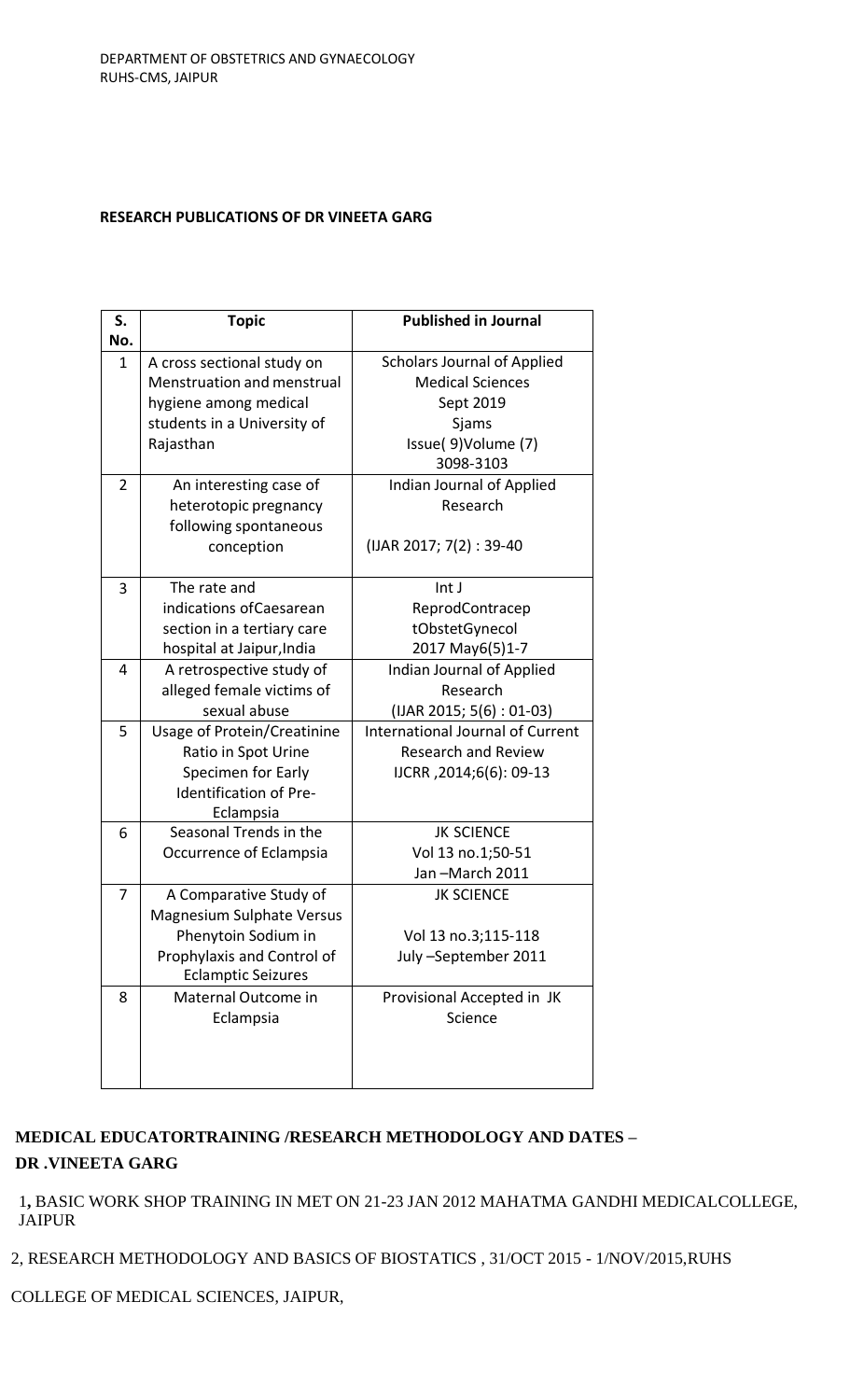3, REVISED BASIC COURSE WORKSHOP ON 17-19 JAN 2018 RUHS MEDICAL COLLEGE , JAIPUR.

4, BASIC COURSE IN BIOMEDICAL RESEARCH ONLINE CERTIFICATION COURSE ON SEPT- MARCH2021-22 CONDUCTED BY ICMR

## **RESEARCH PUBLICATIONS OF DR ARPANA SINGHAL**

| S.No                    | <b>Title</b>                                                                                                                                 | Name Of<br><b>Journal</b>                                                                                                               | Month &<br><b>Year Of</b><br><b>Publication</b> | <b>Authorship</b><br>(First / Second /<br>Correspondent / |
|-------------------------|----------------------------------------------------------------------------------------------------------------------------------------------|-----------------------------------------------------------------------------------------------------------------------------------------|-------------------------------------------------|-----------------------------------------------------------|
| $\mathbf{1}$            | Neurological manifestations in COVID -19 patients in<br>recovery phase : A Retrospective Study.                                              | International<br>Journal of<br>Health and<br>Clinical<br>Research (<br>IJHCR)<br>Vol.4 No.<br>15(2021)<br>:Volume 4<br>Issue 15         | August 2021                                     | <b>FIRST AUTHO</b>                                        |
| $\overline{2}$          | A cross sectional study on menstruation and menstrual<br>hygiene among medical students in a university of<br>Rajasthan.                     | SJAMS.2019<br>Sept;7(9):30<br>98-3103                                                                                                   | Sept 2019                                       | Correspondent A                                           |
| $\overline{\mathbf{3}}$ | A CASE REPORT An unusual vaginal foreign body:<br>An obsolete practice still in vogue                                                        | SJAMS Vol -<br>7, Issue 5D,<br>May<br>2019,1893-<br>1895                                                                                | May 2019                                        | <b>FIRST AUTHOR</b>                                       |
| 4.                      | Comparison of TransvaginalSonosalpingography to<br>Chromolaparoscopy for Evaluation of Tubal Patency in<br><b>Infertile Patients</b>         | <b>IOSR</b> Journal<br>Of Dental<br>and Medical<br>Sciences<br>$(IOSR-$<br>JDMS)-July<br>2016<br>Vol.15;<br>Issue: 7, Ver<br>.II, 47-49 | <b>July 2016</b>                                | <b>First Author</b>                                       |
| 4.                      | Comparative Study of Controlled Cord Traction versus<br>Manual Removal of placenta in Cesarean Section                                       | Indian<br>Journal Of<br>Applied<br>Research<br><b>IJAR</b> (April<br>2015) Vol: 5<br><b>Issue:4 42-</b><br>44                           | April 2015                                      | Et Al                                                     |
| 5.                      | A Retrospective Study of Alleged Female Victims of<br>Sexual Abuse A Retrospective Study of Alleged Female<br><b>Victims of Sexual Abuse</b> | Indian<br>Journal Of<br>Applied<br>Research<br><b>IJAR</b> (June                                                                        | June 2015                                       | <b>First Author</b>                                       |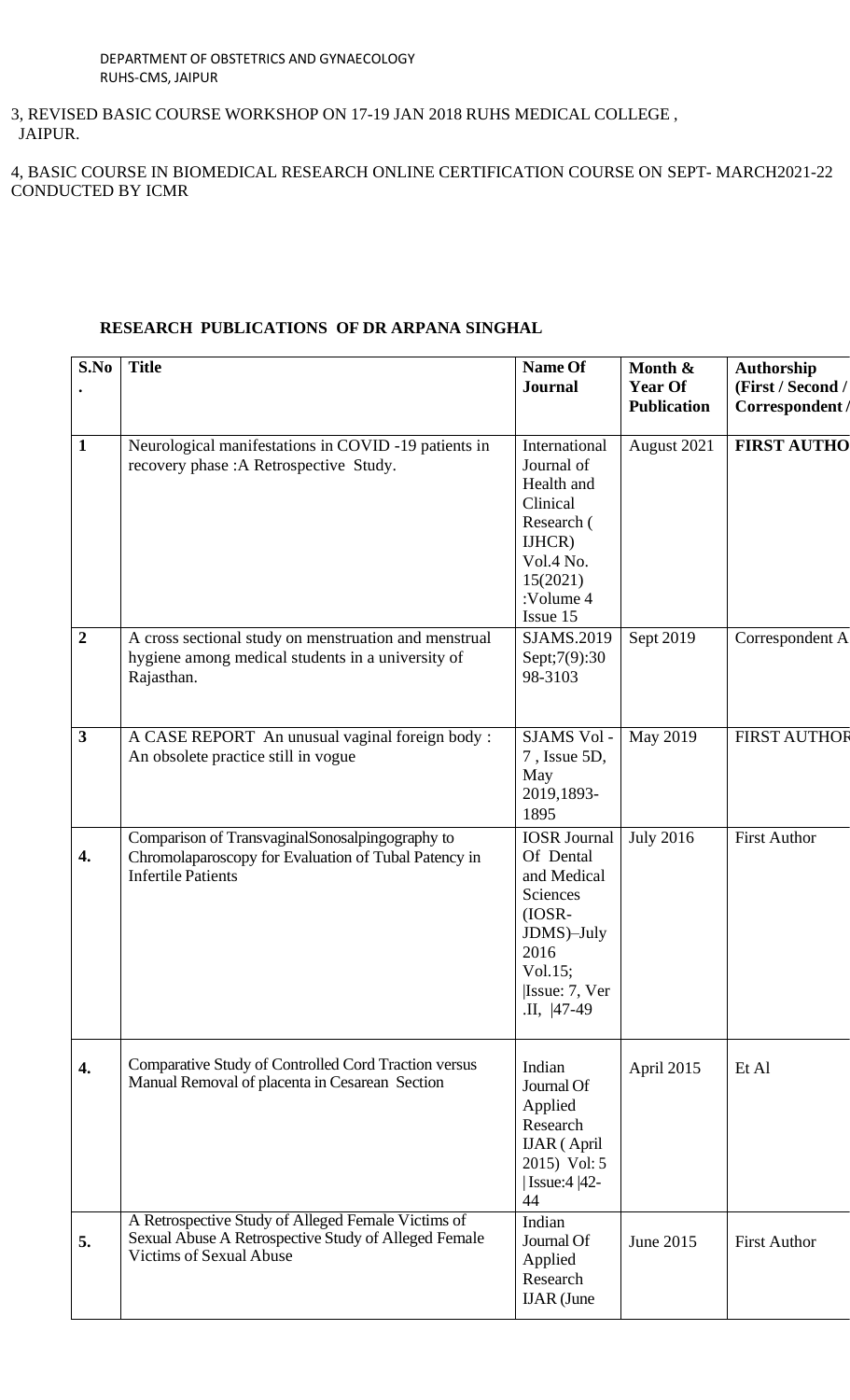|    |                                                                                                                                      | 2015) Vol: $5 \mid$<br>Issue: $6$   1-3                                                                                                        |              |                  |
|----|--------------------------------------------------------------------------------------------------------------------------------------|------------------------------------------------------------------------------------------------------------------------------------------------|--------------|------------------|
| 6. | Comparative Study of Ethacridine<br>Lactate and Prostaglandin E2<br>(intracervical gel) in second trimester pregnancy<br>termination | <b>IOSR</b> Journal<br>Of Dental<br>and Medical<br>Sciences<br>$(IOSR-$<br>$JDMS$ )-<br>October<br>2015 Vol.14;<br> Issue: 10; <br>Ver. IV;1-4 | October 2015 | Second Author    |
| 7. | <b>Case Report</b><br>Posterior reversible encephalopathy syndrome in a<br>patient with ecclampsia                                   | Indian<br>Journal of<br>Perinatology<br>and<br>Reproductive<br>Biology, Vol.<br>03, No. 02,<br>April 2013                                      | April 2013   | Correspondent au |

### **MEDICAL EDUCATORTRAINING /RESEARCH METHODOLOGY AND DATES – DR** .**ARPANA SINGHAL**

1**,** RESEARCH METHODOLOGY AND BASICS OF BIOSTATICS , 31/OCT 2015 - 1/NOV/2015,RUHS COLLEGE OF MEDICAL SCIENCES, JAIPUR,

2, REVISED BASIC COURSE WORKSHOP IN MET ON 17-19 JAN 2018 ,RUHS COLLEGE OFMEDICAL SCIENCES, JAIPUR.

3, CURRICULUMIMPLEMENTATION SUPPORT PROGRAM II ON 18-19 NOV 2020 , COLLEGEOF MEDICAL SCIENCES , JAIPUR.

4, BASIC COURSE IN BIOMEDICAL RESEARCH ONLINE CERTIFICATION COURSE ON AUG-DEC 2020- 21 CONDUCTED BY ICMR.

### **RESEARCH PUBLICATIONS OF DR TASNEEM ZAHRA**

1) Tasneem Zahra, Abbas Ali Zaidi "Comparative Study of Effect of Adrenaline in the Management of Traumatic Postpartum Hemorrhage after Vaginal Deliveries "Journal of Medical Science & Research \* 2013 \* Vol. 4 \* No. 2, 59-61 DOI: 10.47648

2) Abbas Ali Zaidi et al "Comparative study of feasibility of day-care surgery in rural and urban patients". J ClinDiagn Res. . 2013

3) Nov;7(11):2521-3. doi: 10.7860/JCDR/2013/6983.3598. Epub 2013 Nov 10. "Abbas Ali Zaidi et al "comparative study of effectiveness of insertion techniques of negative suction drain placement in sub- cutaneous plane in dirty and contaminated wound after laparotomy" Journal of Medical Science & Research\* 2014

4)Tasneem Zahra1\*,Gaurav Mehta1 , Rekha Singh1 , Mohammed Abbas Ali2, Seema Kulhari3 " Population Dynamics and Time Kinetics Of Recovery In Asymptomatic COVID - 19 Patients" International Journal of Health and Clinical Research, 2020;3(5):120-128 p-ISSN: 2590-325X